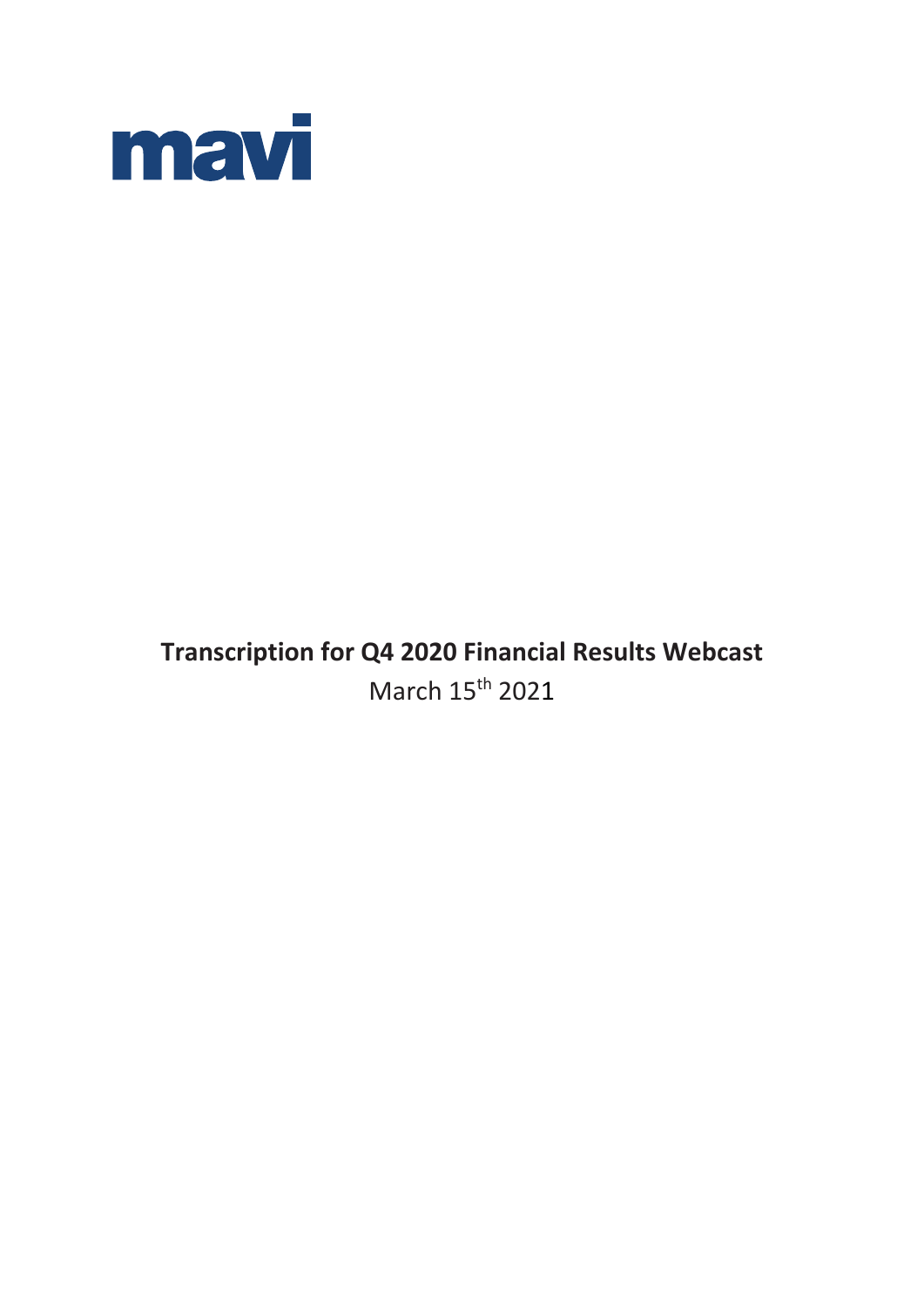

# **Presentation**

### **Duygu Inceoz, Investor Relations Director**

Good afternoon, ladies and gentlemen. Welcome to Mavi's Full Year 2020 Financial Results Webcast. We kindly ask you to keep your microphones muted throughout the presentation. Our CEO, Cüneyt Yavuz will be presenting the results. We will be taking your questions after the presentation. Now, I will leave the floor for Cüneyt Yavuz.

### **Cüneyt Yavuz, Chief Executive Officer**

Thank you, Duygu. Hello, everyone and welcome to our earnings call for the financial results for full year 2020 ending January 31, 2021.

As you all know, this has been a year marked by the COVID-19 pandemic. Throughout 2020, our priority as a leading and responsible Company has been to protect the health of our employees, customers, business partners and the public. On behalf of Mavi team, I would like to express our solidarity with the people affected. As the leader of Mavi, I would like to take this opportunity to thank the entire Mavi team for standing in unity and working with great energy and dynamism in these challenging times. I am more than thankful for their enduring support and great commitments.

Throughout the year, various COVID-19-related restrictions were imposed across the countries we operate. Turkey operations which constitute more than 80% of our revenue experienced 92 days of store closures and a total of 40% decline in trading hours in 2020. In the face of closures, consolidated sales declined only 16% versus 2019.

This year we experienced a leap in e-commerce operations world-wide. Online sales of Mavi performed very strong with 110% growth globally and 152% growth in Turkey.

Through rigorous supply chain management and product planning, gross margin levels were preserved as targeted. With dynamic control measures our operational expenses decreased 6%. The rent to revenue ratio was held stable as guided within the year.

Agile inventory and sell-through management capabilities enabled us to maintain year-end inventory levels flat in pieces while increasing only 13% in value.

We closed the year with a commendable strong balance sheet position with a leverage ratio close to zero, still on track to becoming a net cash company.

Moving on to slide 3, throughout this year we continued to work hard to make Mavi a healthy and future ready company.

We place digitalization and CRM at the core of our long-term strategy of winning. As you may recall, this implies not only improving our e-commerce channels and customer experience, but also targeting to make all our internal operational processes smarter, more data driven and optimized. Our ERP transformation project that started as we entered 2020 is moving right on track and is planned to go live in June 2021. On the e-commerce end, all the investments we made for our mavi.com shopping website has paid off this year. It is a great platform that attracts new customers and has world class capabilities.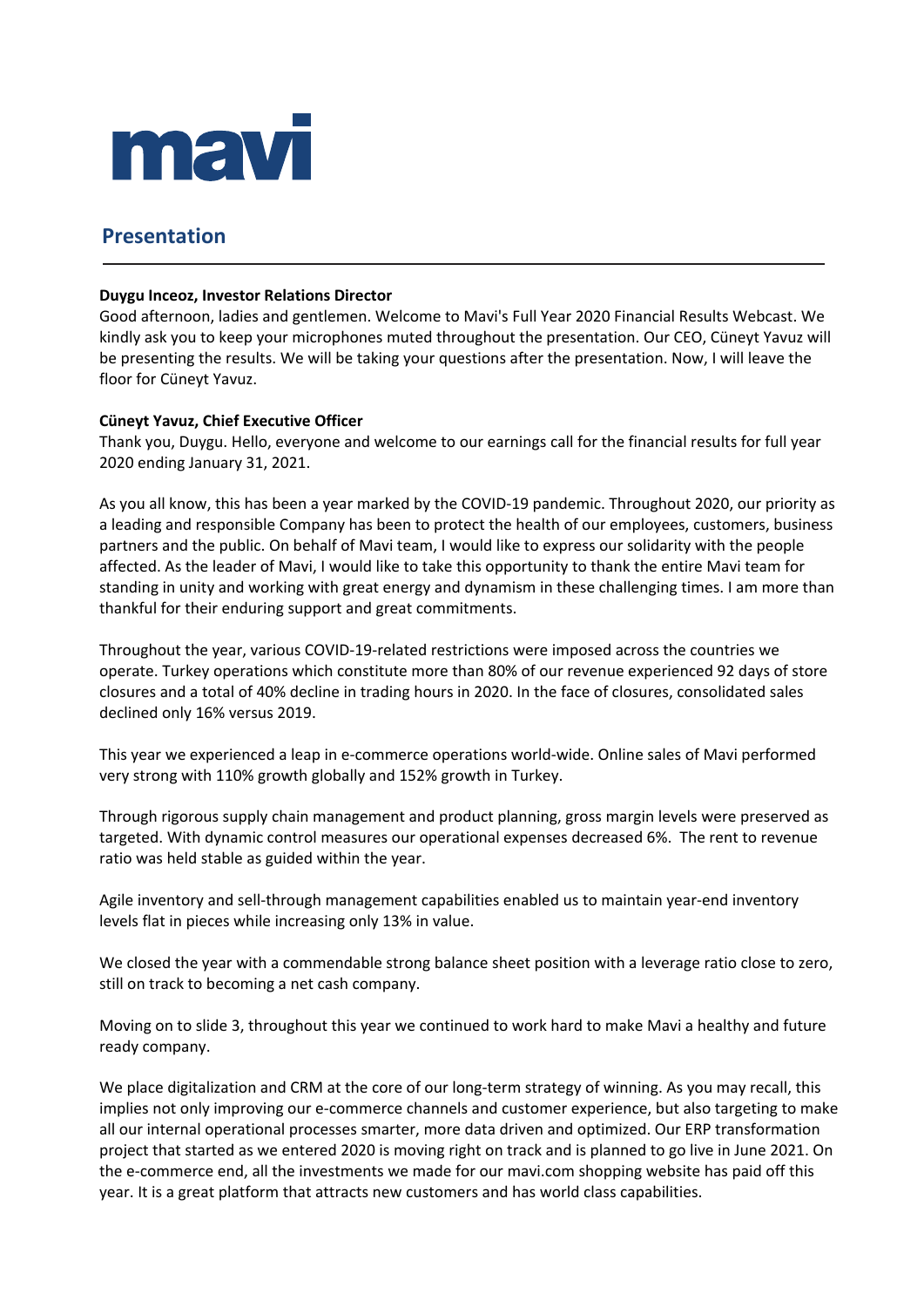

As a love brand in Turkey, we made sure that we deserved our heart and mind share of the consumer by increasing our customer engagement throughout the year. We have expanded our celebrity endorsed men's collection Mavi Black Pro and women collection Mavi Icon with new technological fabrics and casual jean fits. At the same time, we 've teamed up with Turkish National Football and Juventus Football Team player Merih Demiral to promote our sporty line that brought a huge new and young attention to Mavi. We have also grown our sweatshirt and sweatpants business. In addition to celebrity campaigns, we have increased our customer engagement through diversified use of influencers. We have done many collaborations to create excitement and to drive new and young customers.

In 2020, with a global brand strategy built on 'sustainable growth through quality' we demonstrated our ambition to work toward a more sustainable world. After becoming a signatory of UN Global Compact, Mavi also became the first Turkish apparel brand to disclose its carbon footprint transparently to CDP. The report submitted to the Climate Change Program received a score of 'B' in environmental performance.

The "All Blue" collection which we launched in 2019, made with sustainable fibers, innovative techniques, using less water and energy, more than doubled in product offering in 2020. Also, in this period, Mavi's first eco-store opened in Istanbul Zorlu Shopping Mall.

Moving on to slide 4 with our key highlights for the year of 2020. Our consolidated sales in 2020 realized at 2 billion TRY 402 million. This is 16% below last year. Turkey retail revenue is down 26%. Nominal EBITDA for the period is TRY 392 million, resulting in 16.3% EBITDA margin. We have closed the year with a net income of TRY 8 million. The total number of mono-brand stores globally, including franchisees, stand at 439. Turkey online sales grew by an exciting 152% in 2020.

On slide 5 let's take a look at our channel performance. Our total revenue of TRY 2 billion 402 million in 2020 is made up of 58% retail, 29% wholesale and 13% e-com. With the store trading hours being 40% lower this year the retail channel was most impacted with sales decreasing 26%. E-commerce channels on the other hand performed very strong throughout the period and has shown a 110% global sales growth in 2020.

Sales in Turkey were down 18% with 26% decline in retail and 18% decline in wholesale. The better performance of wholesale could be explained largely by the nature of the franchise stores in Turkey which are mainly in more secondary cities and street locations less impacted by the pandemic. Our e-commerce business in Turkey grew by 152% in the year 2020.

International sales, being more digital, performed relatively better and were down only 6% in TL–terms in 2020. Europe and Russia have outperformed our estimates especially in e-com channels which resulted in 56% sales growth in total international e-commerce.

On slide 6, let us focus on Turkey retail business. We opened 15 new stores, expanded 7 stores and closed 9 stores in 2020. As of January-end, we have 320 own-operated stores totaling 159 thousand square meters of selling space in Turkey with an average store size of 498 square meters.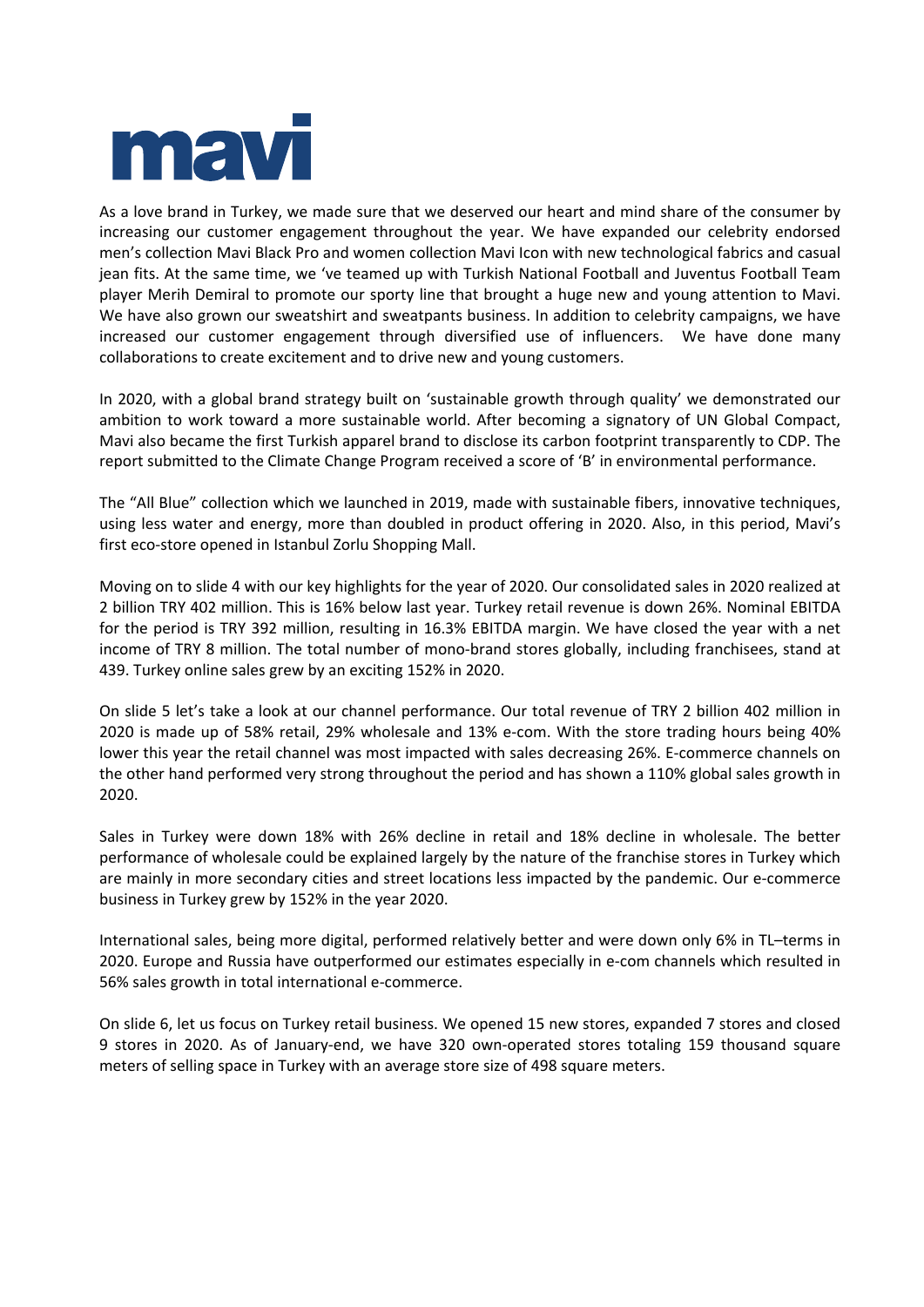

We wanted to provide you with a deeper understanding into our Turkey retail business on Slide 7. Here you can see the monthly and quarterly sales performance of Turkey retail compared to 2019. As you can see from the top row of the table, we have lost a significant amount of our total trading hours this year. Even in the third quarter when all the stores were open, total trading hours was down 25% due to workhour restrictions.

Notice that when the stores were open, the traffic in our stores was also significantly lower compared to last year. Thankfully, as a showcase of our strong brand equity and our customers dedication to Mavi, the corresponding revenue decline in each quarter was much more limited.

On slide 8, I will try to elaborate on the same stores' performance in 2020. As you know, we define a store to be in the like for like set if it has been open and operational without any disruptions in the last 12 months. Hence in 2020, given all the COVID-related disruptions, by definition, there is no meaningful like for like store set.

We still wanted to provide you with a meaningful metric for the retail store performance in Turkey. Excluding the new openings, the same stores sales has declined 27.3% in 2020. Considering only the trading days of 2020, this figure becomes minus 11%. In the open days, overall traffic was down 40% and was largely compensated by high conversion and unit per transaction. In 2020, the basket size grew 13.6%.

Looking into quarter 4 with only trading days under consideration, it is encouraging to see that same store sales have increased 17.3% with a positive transaction number growth of 2.1% and basket size growth of 14.9%.

Moving on to slide 9 to review category-based developments in Turkey retail. Our denim category sales declined 30% in 2020 resulting with 42% share in total Turkey retail sales. Our passion for creating the best jeans in terms of quality, fashion, and innovation remains at an all-time high.

Being the most preferred brand in casual wear further increased the consumers' interest in Mavi at a time when shopping behaviors changed toward more casual styles. We enriched our product range to respond to this demand expanding our t-shirt and sweatshirt offering within the year which resulted in stronger sales performance in knits category. Our knits business is now 25% of our retail sales in Turkey. We believe that this trend is here to stay and as Mavi we will continue to invest and win in this category.

Another winning category of 2020 is jackets, which continue to perform strong both in men and women. Jackets now constitute 11% of our retail sales. The relatively more formal "shirts category" performed the weakest this year as one would expect.

On slide 10, let's review our online sales performance. In addition to our direct to consumer sales made up of mavi.com and marketplace sales that are reported under e-commerce channel, our customers can also buy Mavi products through third-party digital platforms to which we wholesale.

Including the wholesale e-com, our total online sales grew 73% globally and reached TRY 412 million and constituted 17.2% of total revenue in 2020.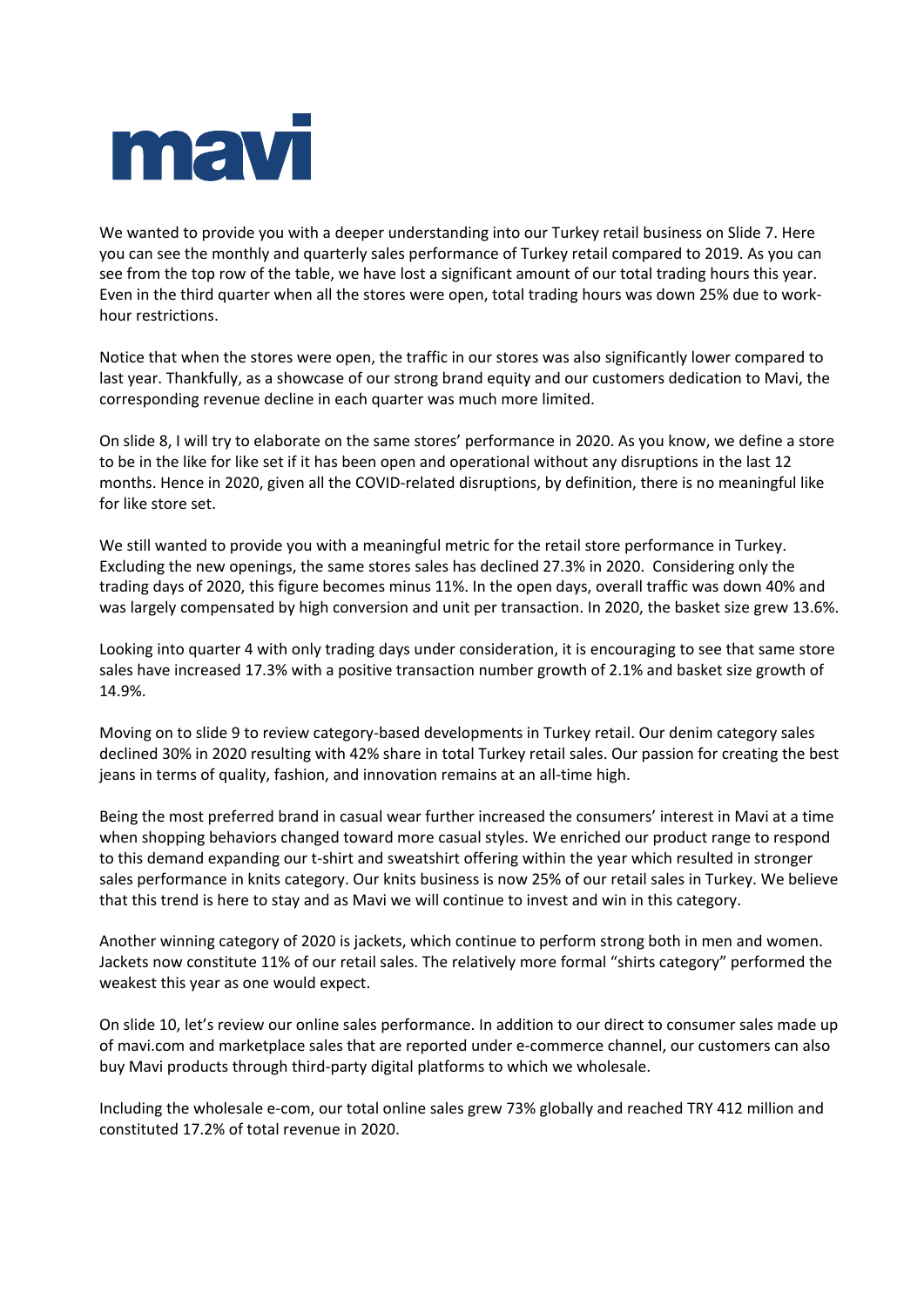

Online sales in Turkey grew disproportionately higher compared to the rest of the world with 132%. Marketplace operators are performing extremely well in Turkey, through which Mavi achieved a significant 270% growth this year. Mavi.com also performed very strong and almost doubled its sales with 94% growth in the year. Online constitutes close to 11% of sales in Turkey.

International online business is also on a growth trajectory especially driven by mavi.com and marketplaces which is good news in terms of margin contribution. In 2020, 44.2% of total international sales were through online channels.

We are very happy to see the positive results of our continuous investments in digital systems, logistic operations and on our CRM platforms. Mavi is achieving its fair share in this changing and growing online environment. The ongoing shift towards e-commerce is only good news for Mavi given that our online business is a positive margin contributor with a full-price strategy across all categories.

Let's move on to review our margin performance on the next two slides. On slide 11, gross margin was one of the most important metrics we tracked throughout this year. During the period, our teams have worked rigorously to plan for the right product, right price, right calendar and managed in-season inventory with a very flexible and dynamic manner to ensure optimum sell-through and to preserve our gross margins. Realizing at 48.3%, we were able to keep our gross margins stable, excluding the impact of imputed interest rates as a showcase to our brand equity.

On slide 12, with the help of our immediate and effective cost control actions we have managed to bring our total OPEX down 6% in 2020. Rent costs declining 27% and employee costs decreasing more than 10% in Turkey were the two main contributors in this result.

Total EBITDA for the year amounted to TRY 392 million with 16.3% EBITDA margin. Our net interest based financial expenses were significantly lower this period mainly due to three reasons: significantly lower interest rates, receiving interest income on the excessive borrowing in the first half of the year and the rent discounts being recorded as financial income within the context of IFRS 16.

Consequently, we have recorded a net profit of TRY 8 million in 2020.

I would like to move on to slide 13 to take you through our working capital progress. A well-executed collaboration across our category, product, sourcing and logistics teams resulted in effective sell-through rates which yielded healthy inventory levels that mainly consist of fresh new season lifestyle products and seasonless denim. Despite all challenges, the value increase in the inventory level is only 13% as of the end of the year and largely flat in the number of pieces. As a result, our working capital as a percentage of revenue declined to 6.9% at the end of the year from 8.0% at the end of October.

Cash conversion is favorable at 83% with TRY 176 million operational cash flow generation in the year, of which TRY 78 million was generated in the last quarter.

Let's now move on to the next slide, slide 14. Given the scheduled store openings and expansions coupled with our uninterrupted IT investments, we have spent TRY 101 million of capital expenditure, resulting with CAPEX to sales ratio of 4.2%.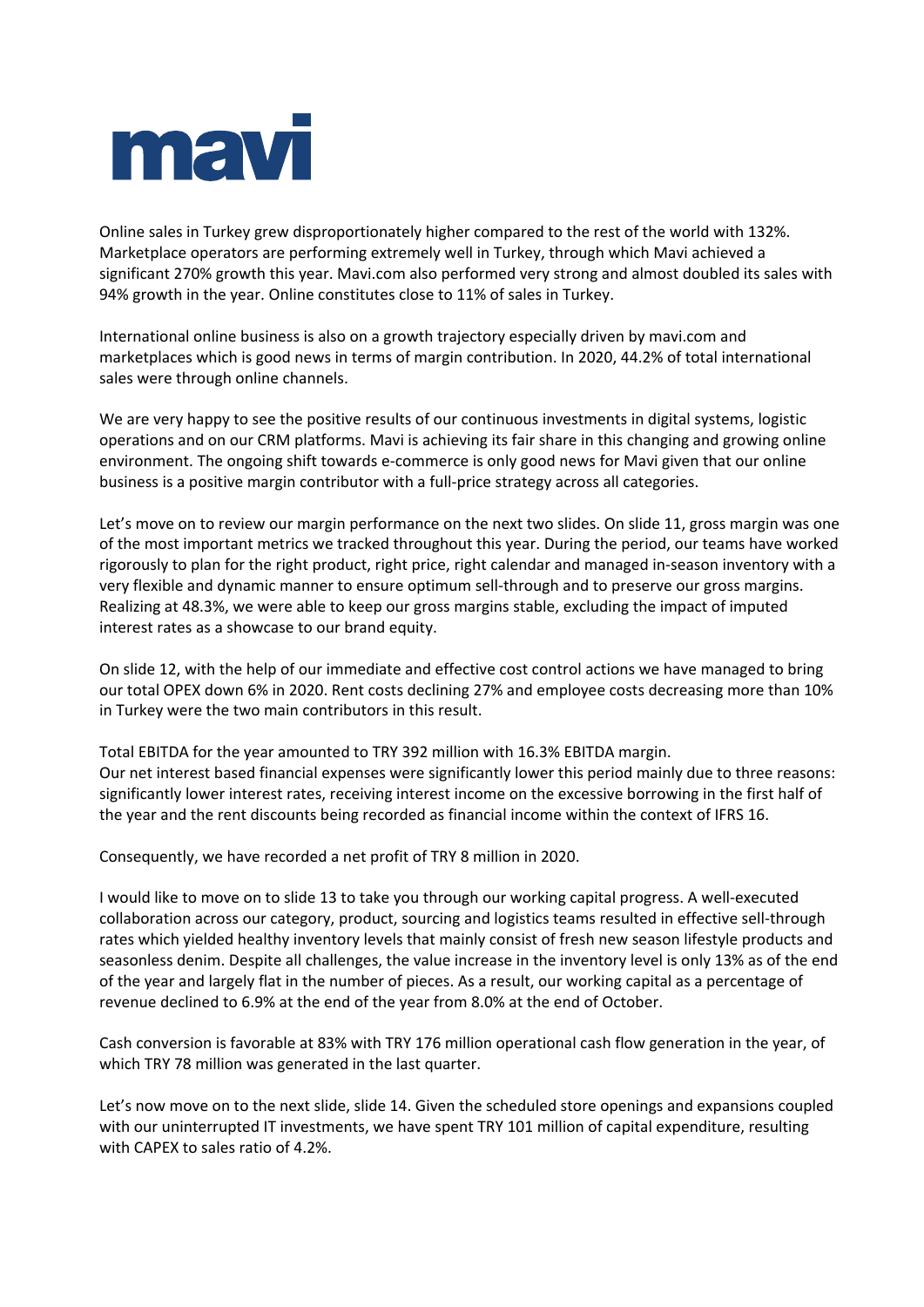

Recall that, to be prudent in terms of liquidity management, we used an excessive amount of bank credit from mid-March to July; some of which are still held as cash. We used this opportunity to renew all our remaining high interest rate debt with lower rates and with exceptional developments to our advantage, we have been able to earn higher interest on the cash.

Our net debt level which had increased to TRY 209 million at the end of April declined back to TRY 37 million at the end of January 2021. This implies a leverage multiple of 0.17x of EBITDA. Our blended cost of debt as of end-January is 9.9%.

16% of our total consolidated debt belongs to our subsidiaries, all borrowing in their respective local currencies. As of end of January, only 7% of debt is in foreign currency and is totally covered with foreign currency assets and receivables from subsidiaries. We still target zero open FX positions on our balance sheet.

To elaborate on how we see 2021 on slide 15. As you all know, COVID-19-related restrictions continue across the countries we operate, and the timeline is still uncertain. Therefore, we refrain from providing a guidance for 2021 at this time.

I'd like to provide some insight into the first quarter so far with a Turkey retail performance update. There was a total lock-down on the weekends and weekday evenings in February. This resulted with 49% decline in traffic and 23% decline in same stores sales in February.

Gradual normalization started in March with weekend curfews either fully lifted or limited to Sundays. Early closing short weekdays continue. It is encouraging to report that in the first two weeks of March, same stores sales grew by 37%.

Before turning the call over to your questions, I want to say a few words on our management priorities for 2021. Although not fully normalized from the pandemic conditions, we believe 2021 will be a year for Mavi to get back to its sustainable and profitable growth business model. As always, we still have more store openings planned and we expect online investments to speed up. Newness in design and product supported by efficient inventory management will continue to be key, focusing on responsiveness and speed to shelf. Branding and customer communication investments will be as always targeted at improving our already leading position in the market. We aim to identify our long-term sustainability strategy and roadmap and hopefully start sustainability reporting this year.

With this final note, I am happy to take any questions you may have. Thank you very much.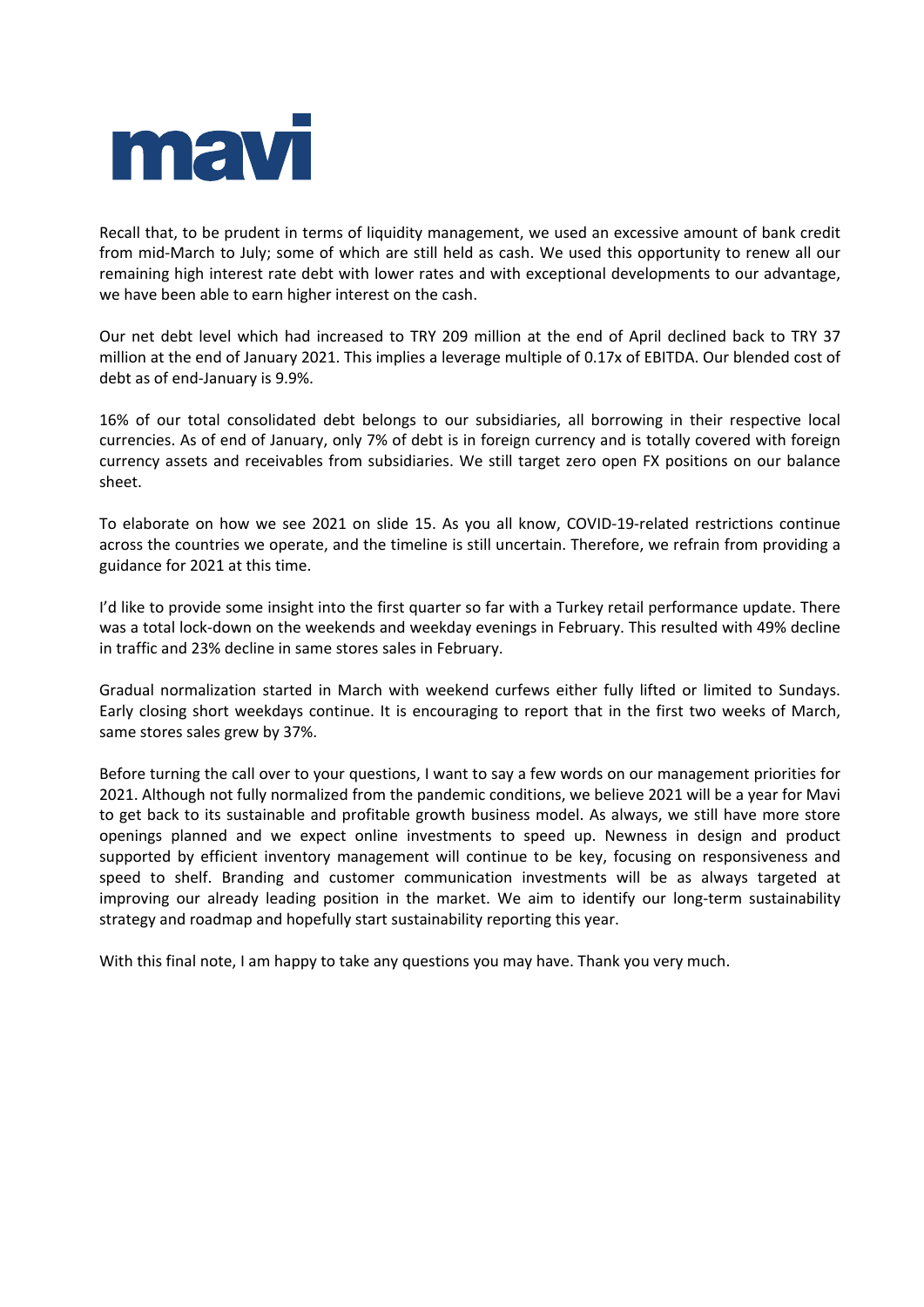

**Questions & Answers**

### **Duygu Inceoz, Investor Relations Director**

[Operator Instructions]. Berna, go ahead please.

# **Berna Kurbay, BGC Partners**

Good afternoon. I have two questions. I was wondering if you can comment on the online revenue growth you observed so far this year in February and March to date. And my second question is about store openings that you said you're planning for this year. How many stores are you planning and what are the criteria that you are looking at for opening new stores? Have that criteria changed at all, and what are the dynamics between physical growth versus online in Turkey and abroad? Thank you.

# **Cüneyt Yavuz, Chief Executive Officer**

Thank you, Berna. In terms of online sales, February and March to date, businesses are as usual. So, our business is tracking in similar sync to what I've shared with you for the total year 2020. Even now, in the first couple of weeks of March when stores have opened up and there has been a bit of easing in Turkey, the e-com sales growth has not slowed down. So, there is a good coupling impact of where the store sales as I mentioned for the first two weeks of March have grown by 37% versus last year. But at the same time, we are happy to report that e-com business is also growing or continue to double, and it remains to do so. The one more thing, while we are at e-com, that I just want to add is that through this year, we are going to be putting in a lot more investment behind our warehousing and service quality levels behind e-com, further to what we have both in Turkey and in Russia as well as in North America.

So, I do expect that this momentum will continue to grow. But even in the second half of the year through better inventory management and service levels, even if there is a full opening up, we do believe that the operational excellence will help us maintain the growth levels on the e-com channels, both in Turkey and globally.

In terms of store openings, we see the potential we have quote unquote a shopping list of more than 30 stores that we can open up across the country, through this year. So, the number one criterion is that our willingness to continue to open up new stores when the opportunity arises is still there, so the appetite is there. It's all a matter of timing when the feasibility and return of investments is in our favour. So, whenever we can get the support of CAPEX investments or OPEX investments or marketing support or a favourable rent break free period, then we will go for it.

So far, we've seen a lot of this on the stores that we have opened up, we've been able to attain that. Historically just to remind the whole audience that typically our store openings formally means less than two years of ROI. So, whenever the criteria meet that parameter, then our willingness to open a new store remain. So, we have a mindset of, we have the cash, we have the balance sheet and we can move forward to open up new stores as well as the contract itself is there. The slow or the time to time sporadic openings and closures demonstrate the willingness of the consumer to go out and shop. Therefore, as we keep saying, that retail appetite is there. Of course, the pandemic slows down or if a cure or the vaccination rolls out in a decent rate, that's the big uncertainty. But we still remain positive in terms of what the retail, physical retail would offer to our business and balance sheet in the years and months to come. Thank you.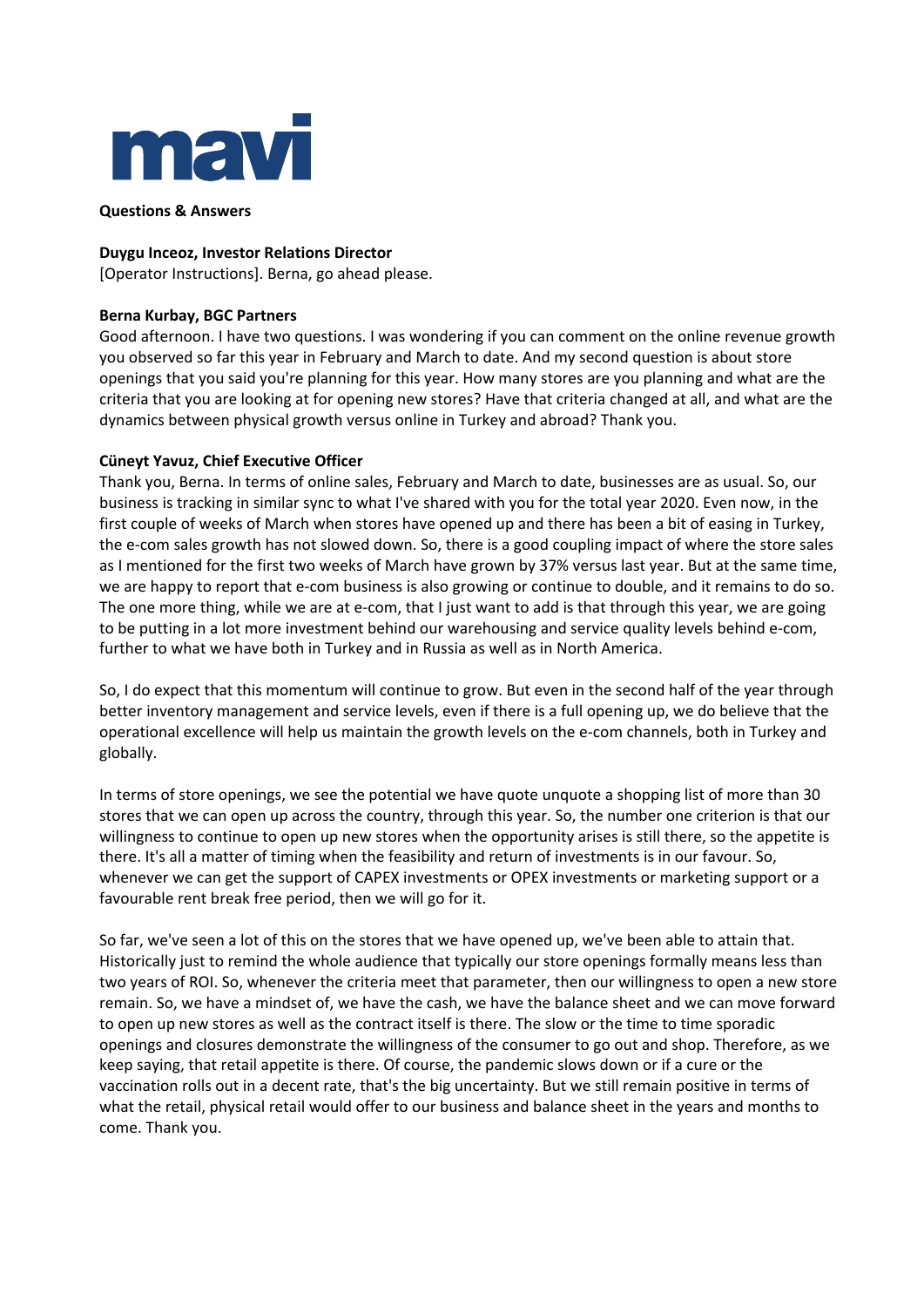

**Berna** Thank you very much.

# **Duygu Inceoz, Investor Relations Director**

The second question is from Can Oguz. Please go ahead.

### **Can Olger, Unlu Co**

Hi. You spoke about new store openings in 2021. Do you see any change in store formats going forward? We see that there is a trend in the retail industry globally that physical store space can decrease. So, do you have any projections about new store openings, maybe smaller physical spaces or new formats in stores? Thank you.

# **Cüneyt Yavuz, Chief Executive Officer**

Thank you, Can. In terms of store format, I think for the past couple of years, Mavi has reached a plateau of what it is able to manage which is between 500 to 800 square meters of stores, depending on the location and traffic. And stores that are between 500 to 800 square meters is what we can accommodate also, from a product portfolio, what we want to showcase as product categories both for women, men and both on denim and lifestyle.

At this point in time in terms of square meters and format, not much is changing. What is changing is two things. One, we are putting more emphasis on what is relevant in terms of categories and what kind of products we sell in the stores, which I mentioned in the presentation will be more geared towards sporty lines, knits, t-shirts, etc., which are complementary and within the bounds of Mavi's capability and strength. So, we will continue to win in these categories.

The second thing is I know it was just a bullet point, but we had a major breakthrough with the Zorlu shop where the new store was a fully sustainable eco-friendly shop. So, both from sustainability energy, but also in terms of shelving and the material we use in the stores, from here on, gradually as we renovate and open up new stores, those stores that come in will be more in sync with sustainability measures and our commitment to be a more environmentally friendly sustainable company.

So, those are the two elements that are changing, rather than size, format, etc. It's more the category and the make of the store. Thank you.

**Duygu Inceoz, Investor Relations Director** Can, do you have any follow-up?

**Can Olger, Unlu Co** No, thank you very much.

**Duygu Inceoz, Investor Relations Director** Thank you.

Anyone from the audience who wants to ask a question right now?